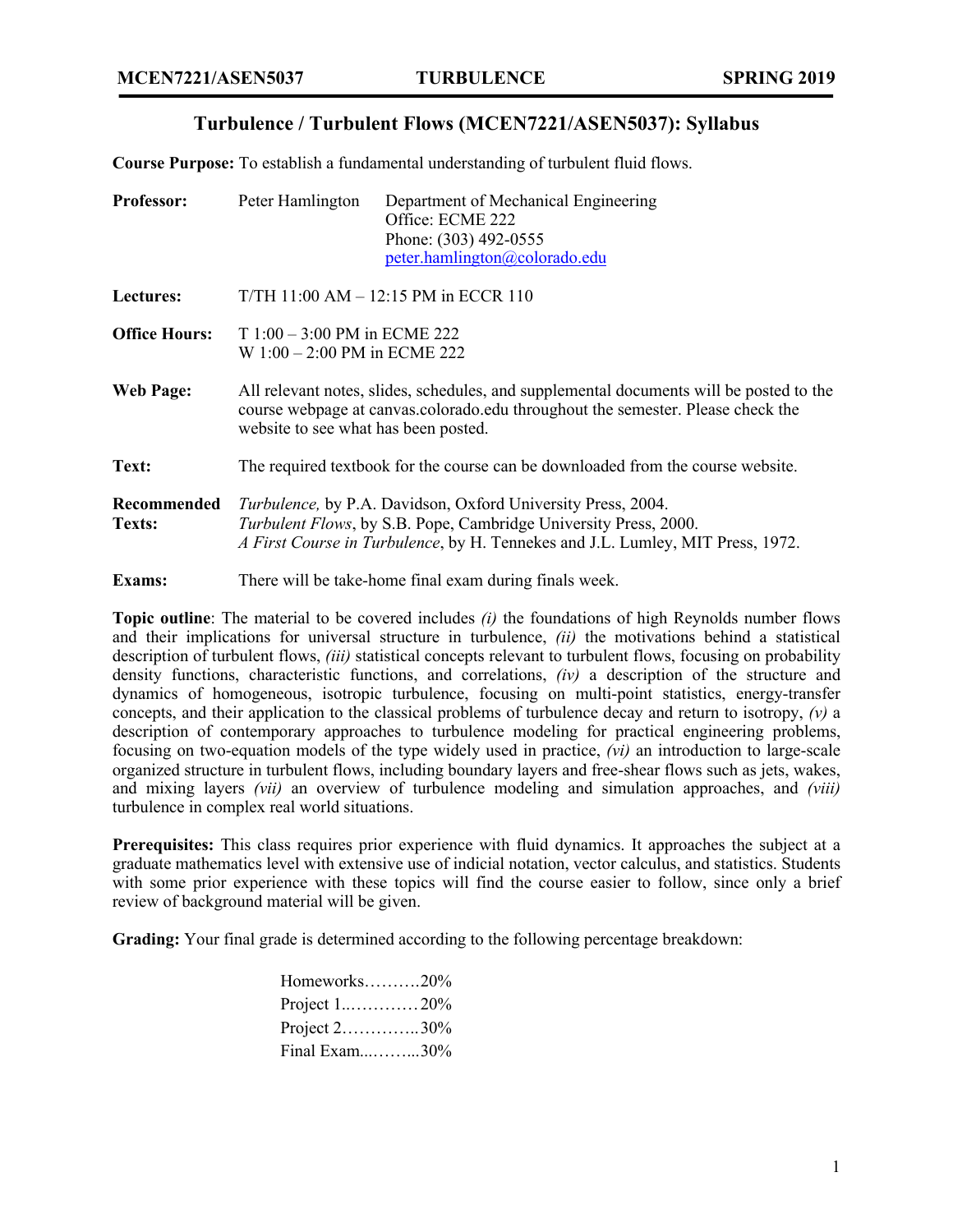## **1. Course Notes and Policies**

**1.1 Reading assignments:** Reading assignments are to be completed *before* the lecture/discussion. The lecture/discussions should help to clarify and supplement what you have read.

**1.2 Homework:** Homework assignments are due on Thursdays by 11am in class. Late assignments are not accepted. Problems may be written by hand or typed, but must be submitted in hard copy. Email/electronic submittals will not be accepted.

Collaboration is permitted and encouraged on homework. This means you may discuss the means and methods for solving problems and even compare answers, but you are not free to copy someone's assignment. The work that you turn in must be your own—copying is not allowed for any assignments. It is your responsibility to make your homework solutions clear and legible. The graders have the discretion to deduct points for solutions that are hard to read or unprofessional in appearance.

**1.3 Projects:** There will be two projects in the course. In project 1 you will write a review paper on a topic area of your choosing that is relevant to turbulence. Project 2 will involve an in-depth analysis of turbulent flow data, with an emphasis on calculating turbulence statistics discussed in the course. Detailed descriptions and grading rubrics for all projects will be distributed in advance of the project due dates. All projects should be uploaded to a dropbox on learn.colorado.edu and will be checked for plagiarism.

**1.4 Exams:** There will be one exam in the course during finals week. Collaboration on the exam, using another student's work as your own, or allowing another student to use your work as their own is academic misconduct and is not tolerated.

**1.5 Grading Scale:** This will be the final grading scale used for the course. You are not competing against your classmates, so help them out if you can! I reserve the right to lower the scale (i.e., make it easier), but I will not raise it.

| A     | $90+$       |
|-------|-------------|
| $A -$ | 87-89       |
| $B+$  | 85-86       |
| B     | 83-84       |
| B-    | 80-82       |
| C+    | 77-79       |
| C     | 74-76       |
| $C-$  | $70 - 73$   |
| $D+$  | 68-69       |
| D     | 63-67       |
| D-    | 60-62       |
| F     | 59 or below |
|       |             |

**1.6 Policy on Privacy of Graded Work:** Federal law requires that your grades be communicated to you privately. You will be assigned a unique, private ID number for this purpose. Put this number on all work that you hand in, instead of or in addition to your name. You can pick up your graded work filed under this number. Grades will be posted on CULearn as well, where the ID number will also be available. Graded assignments will be placed in the ME common filing cabinet.

**1.7 Accommodation of Disabilities or Religious Commitments:** If you qualify for accommodations because of a disability, please submit to your professor a letter from Disability Services in a timely manner (for exam accommodations provide your letter at least one week prior to the exam) so that your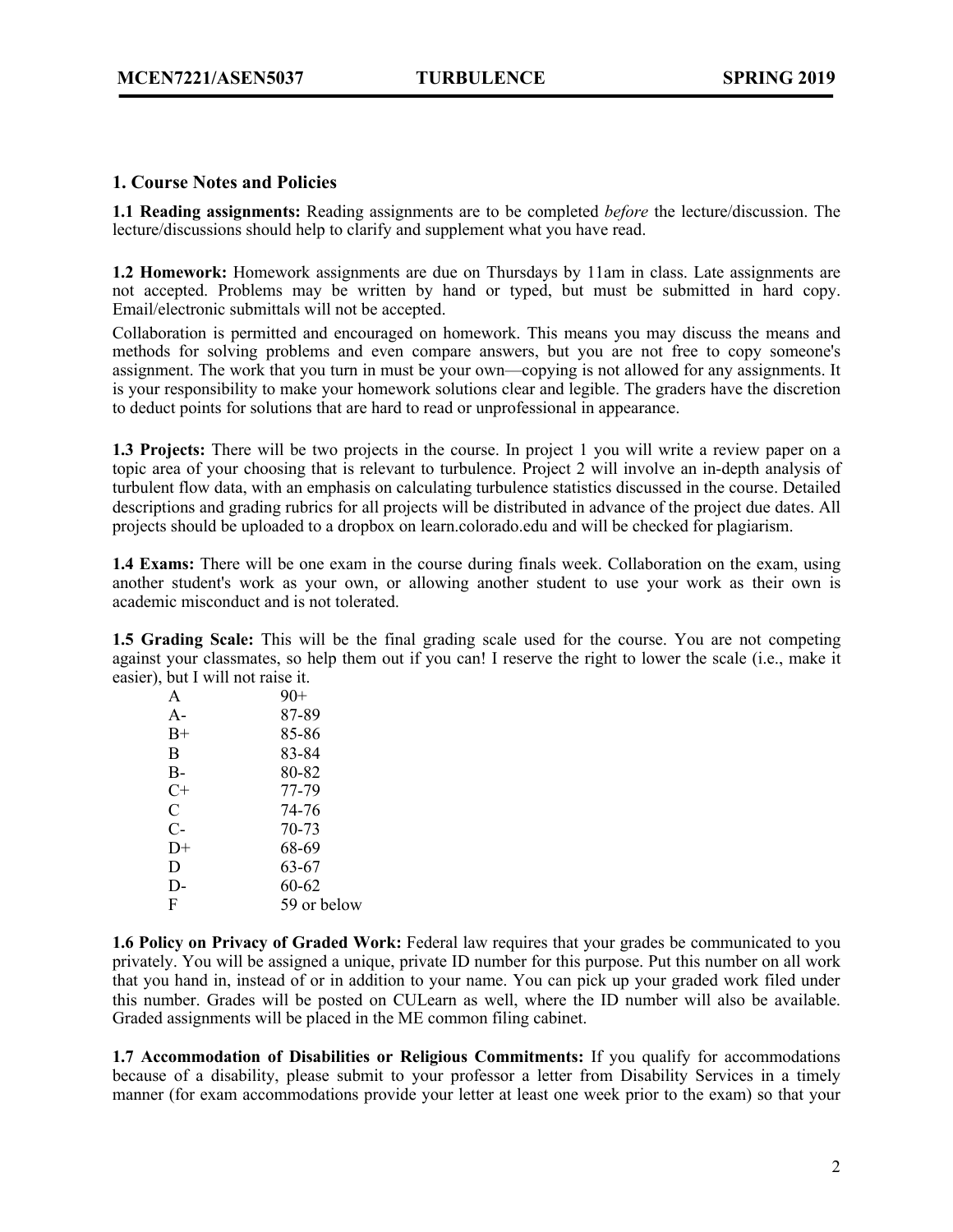needs can be addressed. Disability Services determines accommodations based on documented disabilities. Contact Disability Services at 303-492-8671 or by e-mail at dsinfo@colorado.edu.

If you have a temporary medical condition or injury, see Temporary Injuries under Quick Links at Disability Services website (http://disabilityservices.colorado.edu/) and discuss your needs with your professor.

Campus policy regarding religious observances requires that faculty make every effort to deal reasonably and fairly with all students who, because of religious obligations, have conflicts with scheduled exams, assignments or required attendance. In this class, please provide at least two weeks notice of occasions that conflict with course due dates, so that other arrangements can be made.

See full details at http://www.colorado.edu/policies/fac\_relig.html

## **2. Departmental Notes and Policies**

**2.1 Overview:** A primary objective of the Department of Mechanical Engineering is to prepare students for careers in the engineering profession. As professionals, engineers must meet high standards of technical competence and ethical behavior. According to the Accreditation Board of Engineering and Technology (ABET) code of ethics, engineers uphold and advance the integrity, honor and dignity of the engineering profession by:

- *i.* Using their knowledge and skill for the enhancement of human welfare;
- *ii.* Being honest and impartial, and serving with fidelity the public, their employers and clients;
- *iii.* Striving to increase the competence and prestige of the engineering profession.

The Department of Mechanical Engineering (ME) believes that it is essential for each of you to learn the professional behavior that will prepare you for your career after college. Therefore, in each course you will be required to practice the professional behavior that will be expected by your future employers. This syllabus clearly outlines the departmental policy regarding academic integrity and academic climate. These policies will be upheld in each of your courses throughout the mechanical engineering curriculum. However, we also expect that this culture of professionalism will pervade all of your University of Colorado experiences.

**2.2 Academic Integrity:** You will be asked to complete individual homework assignments in this course. Though you may work in groups to discuss and solve problems, it is expected that you will abide by the University of Colorado at Boulder honor code at all times. Therefore, you may not plagiarize a problem set or allow another student to plagiarize your answers to a problem set. Examples of plagiarism include: copying from a solution manual, copying from Internet sites, copying from previous academic year homework sets, and copying directly from classmates. If you have any doubt that you are using sanctioned materials to assist with your homework solution, please ask your current instructor/professor. On assignments that require you to use supplemental materials, it is also essential that you properly document the sources of information you use.

 Any instances of dishonesty on homework or tests will result in a minimum sanction for your first violation of the honor code of a zero score and an entry in your departmental file. Additional sanctions will be imposed for subsequent violations. You may contest any accusation according to the campus honor code system.

**2.3 Academic Climate** – **In-Class Expectations:** It is our expectation that each of you will be respectful to your fellow classmates and instructors at all times. In an effort to create a professional atmosphere within the classroom, it is requested that you:

- Arrive to class on time
- Turn off your cell phone
- Limit use of your laptop computer to class purposes
- Put away newspapers and magazines
- Refrain from having disruptive conversations during class
- Remain for the whole class, or if you must leave early do so without disrupting others
- Display professional courtesy and respect in all interactions related to this class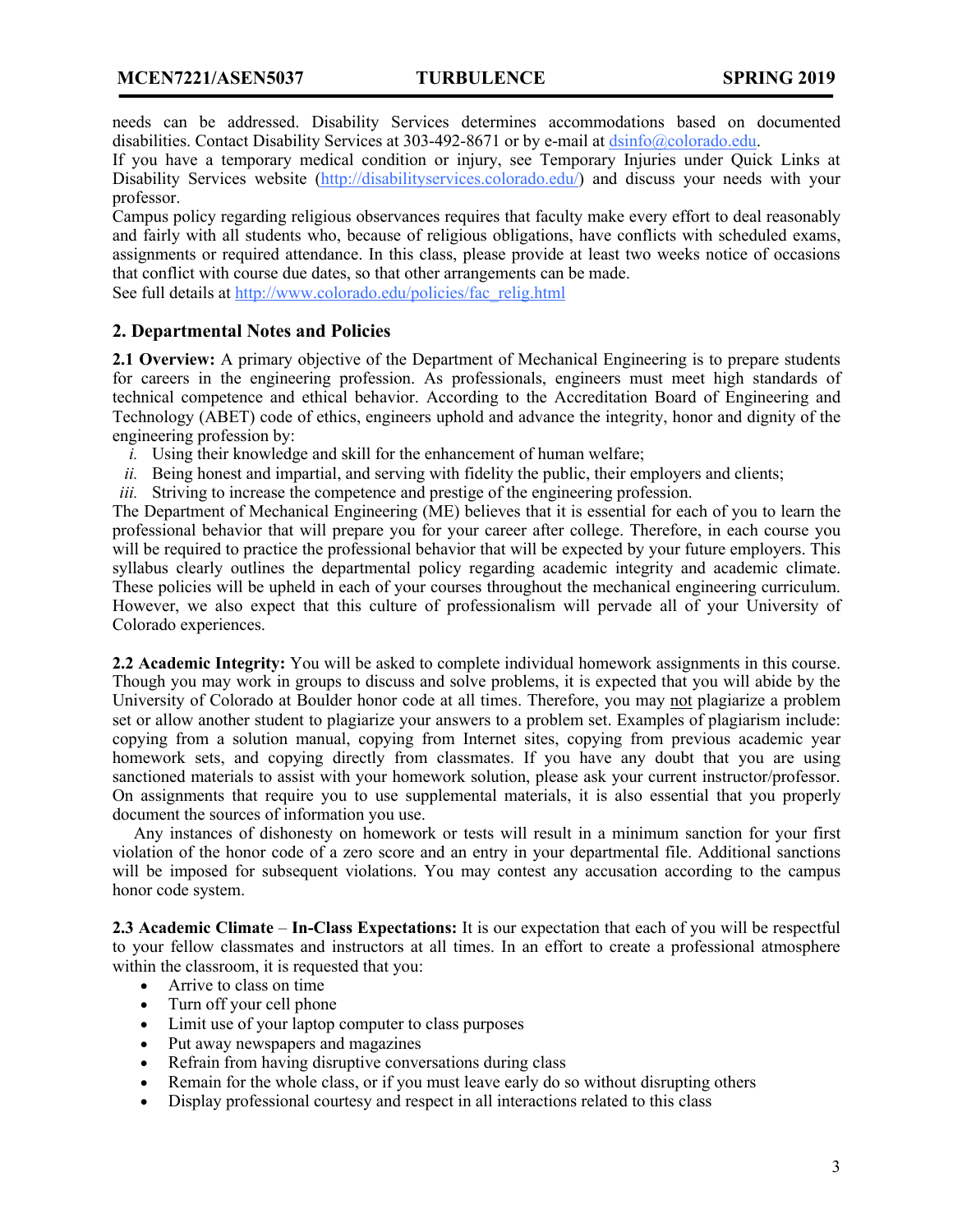Compliance with these expectations will assist us with the creation of a learning community and a high quality educational experience. The University of Colorado Classroom behavior policy will compliment the outlined classroom expectations. The University of Colorado Classroom Behavior policy is stated below.

**2.4 Academic Climate** – **Out of Class Expectations:** Though many of the above stated policies address academic climate within the classroom, these policies should also be upheld outside of the classroom. As a member of the CU community you are expected to consistently demonstrate integrity and honor through your everyday actions. Furthermore, faculty and staff members are very willing to assist with your academic and personal needs. However, multiple professional obligations make it necessary for us to schedule our availability. Suggestions specific to interactions with faculty and staff include:

- Respect posted office hours. Plan your weekly schedule to align with scheduled office hours
- Avoid disrupting ongoing meetings within faculty and staff offices. Please wait until the meeting concludes before seeking assistance. Respect faculty and staff policies regarding use of email and note that staff and faculty are not expected to respond to email outside of business hours. Send emails to faculty and staff using a professional format. Tips for a professional email include:
	- Always fill in the subject line with a topic that indicates the reason for your email to your reader.
	- Respectfully address the individual to whom you are sending the email (e.g., Dear Professor Smith).
	- Avoid email, chat room or text message abbreviations.
	- Be brief and polite.
	- Add a signature block with appropriate contact information.
	- Reply to emails with the previously sent message. This will allow your reader to quickly recall the questions and previous conversation.

**2.5 Discrimination and Harassment:** Discriminatory and harassing behavior will not be tolerated in the Department of Mechanical Engineering. A safe and inclusive environment will be created and maintained by the students and instructing faculty member. Students with concerns about discrimination or harassment actions should immediately contact the instructor, the Department Chair or their academic advisor, or contact the Office of Discrimination and Harassment (below).

Examples that may be considered harassment:

A teaching assistant or instructor asking a student for a date.

Displaying sexually explicit material in an academic setting (including laptop wallpaper).

Persisting in asking a classmate for a date after being turned down.

Using degrading terminology in referring to others, including peers.

The University of Colorado Discrimination and Harassment policy is stated below.

## **3. University Notes and Policies**

**3.1 University of Colorado at Boulder Honor Code Policy:** All students of the University of Colorado at Boulder are responsible for knowing and adhering to the academic integrity policy of this institution. Violations of this policy may include: cheating, plagiarism, aid of academic dishonesty, fabrication, lying, bribery, and threatening behavior. All incidents of academic misconduct shall be reported to the Honor Code Council (honor@colorado.edu; 303-735-2273). Students who are found to be in violation of the academic integrity policy will be subject to both academic sanctions from the faculty member and nonacademic sanctions (including but not limited to university probation, suspension, or expulsion). Other information on the Honor Code can be found at http://www.colorado.edu/policies/honor.html and at http://honorcode.colorado.edu

**3.2 University of Colorado Classroom Behavior Policy:** Students and faculty each have responsibility for maintaining an appropriate learning environment. Those who fail to adhere to such behavioral